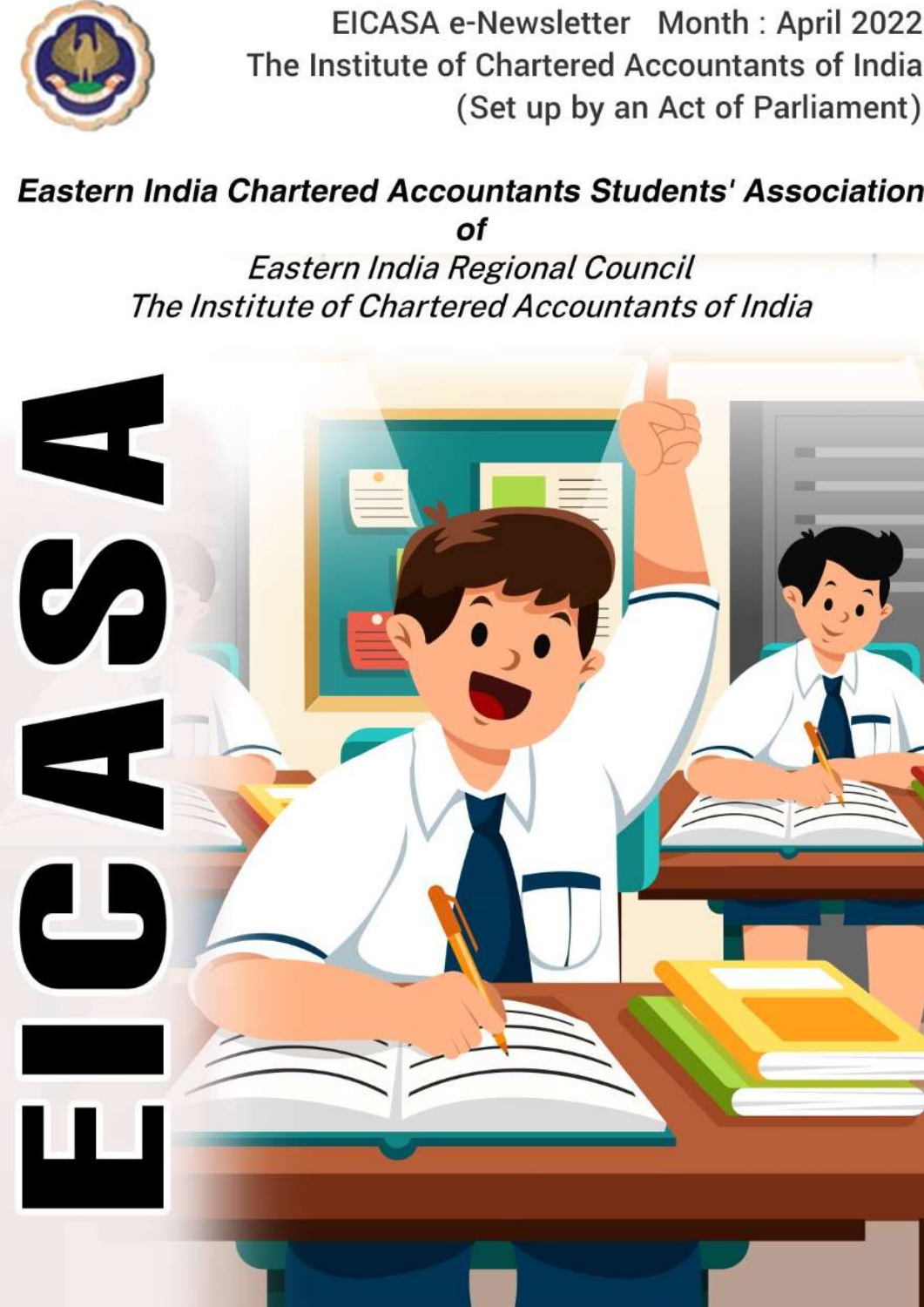

## The Institute of Chartered Accountants of India Table of Contents April E-Newsletter 2022

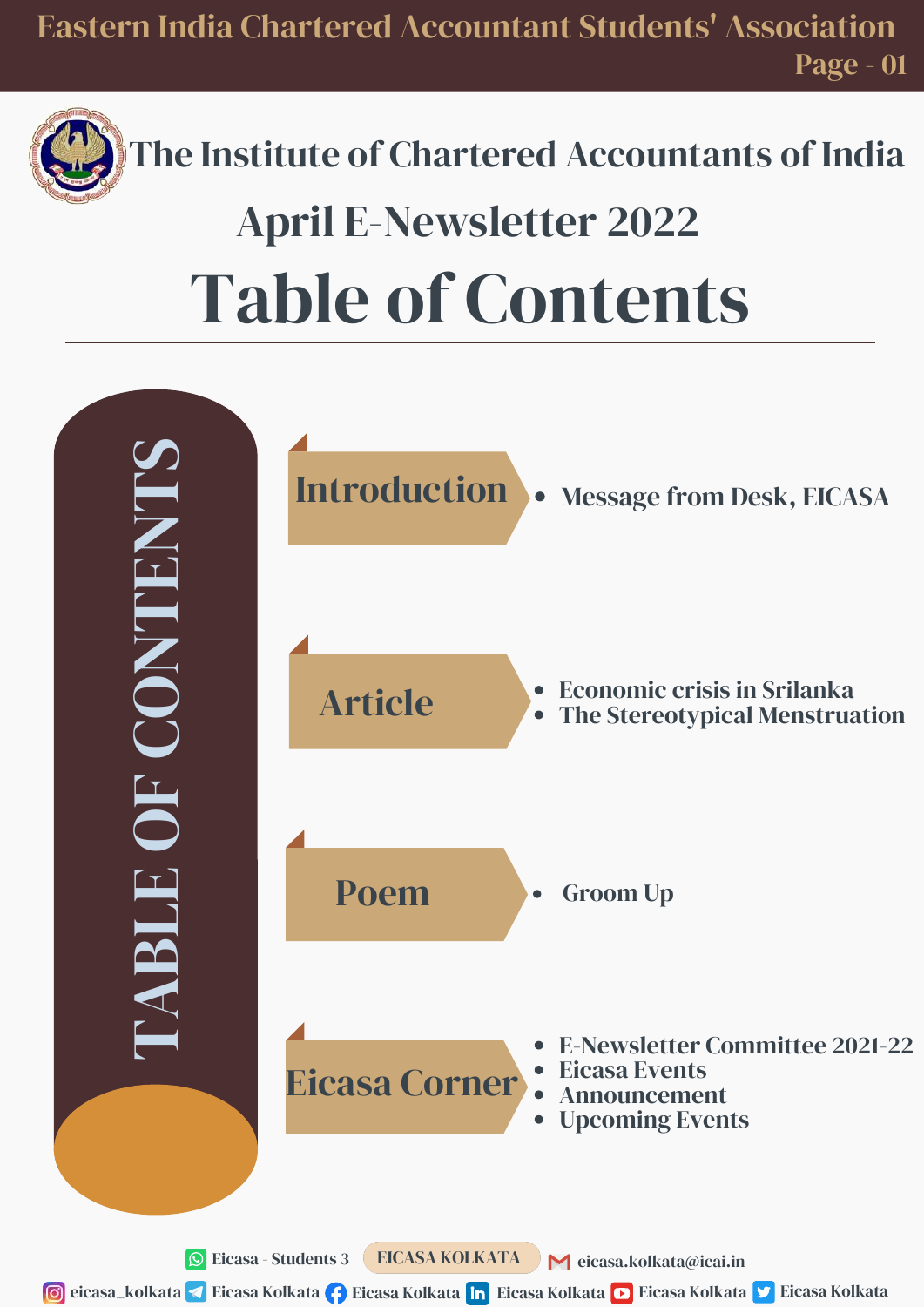Eastern India Chartered Accountant Students' Association Page - 02



### The Institute of Chartered Accountants of India

### April E-Newsletter 2022

## Message From Desk,EICASA

Dear friends,

I am sure you have started focusing on the five points on which I requested you all to stress upon in my previous message.

The exams are nearing. I would request the students appearing for the exams to take care of their health and to also have adequate food and sleep to keep their minds in the right sgape. I am sure you are working very hard.I wish you success.



In the last one month, the EICASA has organised various events successfully the highlights of which is as follows:

| SL <sub>No.</sub> | Date of the event         | Name of the event                                                                                                        | <b>No. Of Students attended</b>                     |
|-------------------|---------------------------|--------------------------------------------------------------------------------------------------------------------------|-----------------------------------------------------|
| $\mathbf{1}$      | <b>13th March 2022</b>    | Half-day seminar on How to prepare for Practical<br>Papers (Accounts and FR)                                             | 104                                                 |
| 2                 | <b>20th March 2022</b>    | <b>One-day seminar on Bank Audit</b>                                                                                     | 332                                                 |
| 3                 | <b>26th March 2022</b>    | Half-day seminar on Business calculator<br>secrets (Non-scientific) & Increasing efficiency by<br>using Google workspace | 222                                                 |
| 4                 | <b>27th March 2022</b>    | <b>Outdoor Sports' Meet at BA-CA Ground, Near</b><br>Haryana Vidyamandir, Saltlake                                       | 54                                                  |
| 5                 | 2nd and 3rd April<br>2022 | <b>EICASA PREMIER LEAGUE</b>                                                                                             | <b>5 Teams from 5 Branches</b><br>of EICASA Of EIRC |
| 6                 | 9th April 2022            | Half-day seminar on                                                                                                      | 192                                                 |
| 7                 | <b>10th April 2022</b>    | Workshop on                                                                                                              | 162                                                 |

EICASA will come up with various Seminars, Workshops, Motivational Sessions, Industrial Visits, Sports Meets, etc. Please keep a regular track of events at www.eircicai.org,https://bosactivities.icai.org/ and participate.

You can achieve all your dreams through dedication, commitment, discipline, perseverance, passion and most importantly by believing in yourself.

Wish your dreams come true.

CA. Debayan Patra Vice Chairman EIRC & Chairman EICASA (2022 – 23)

EICASA KOLKATA  $\bigcirc$  Eicasa - Students 3 EICASA KOLKATA  $\bigcirc$  eicasa.kolkata@icai.in

**6** eicasa\_kolkata <mark></a</mark> Eicasa Kolkata **Ale** Eicasa Kolkata <mark>Eicasa Kolkata Eicasa Kolkata Eicasa Kolkata Eicasa Kolkata</mark>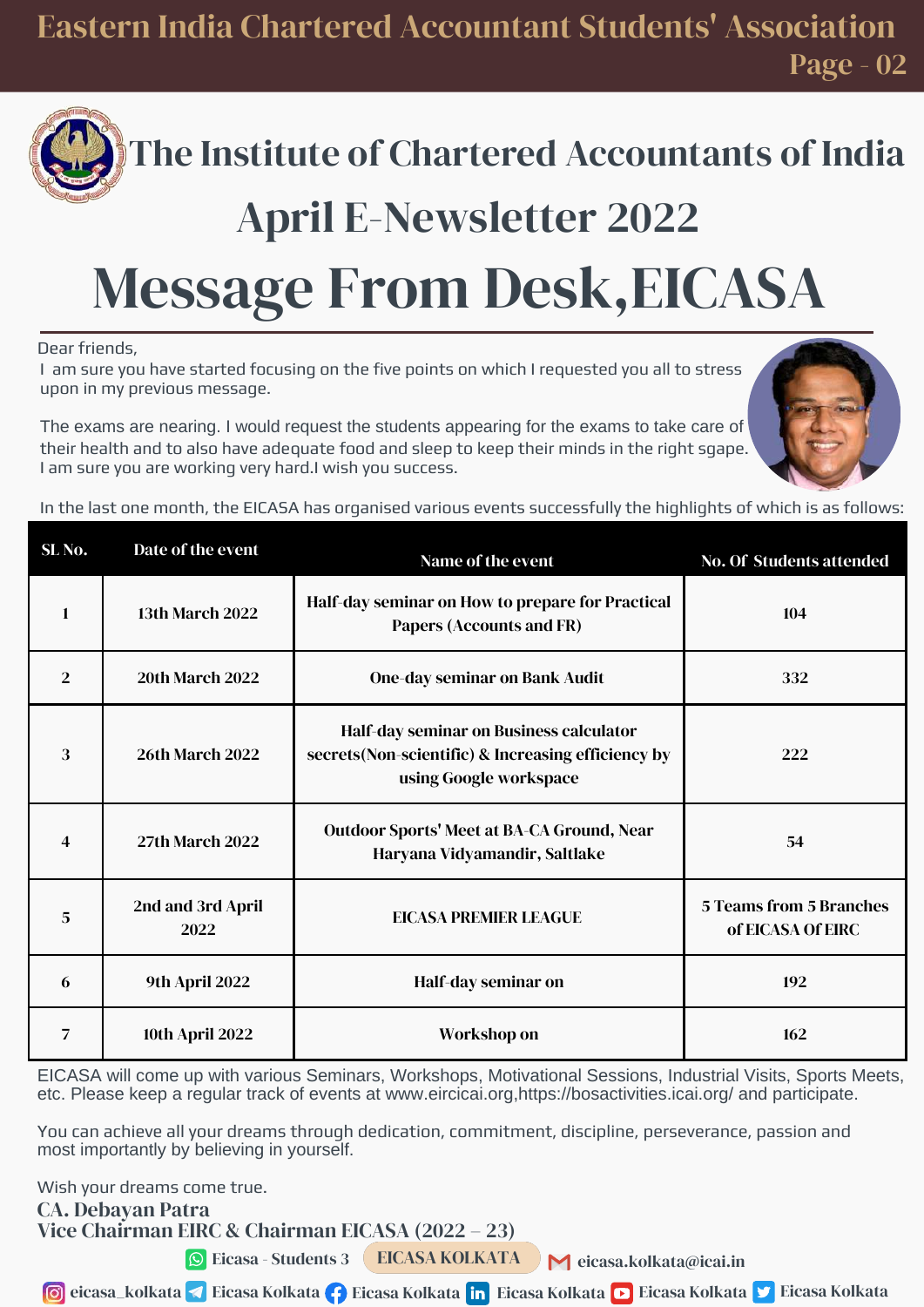## April E-Newsletter 2022

# Economic crisis in Srilanka

#### What is Economic crisis ?

1

An economic crisis is a situation in which a country's economy deteriorates significantly. We also call it a real economic crisis. In most cases, a financial crisis is the cause of an economic crisis. During the crisis, GDP is typically declining, liquidity dries up, and property and stock market prices plummet. It is an economic downturn that gets worse and worse.



### Roots cause of Srilanka economic crisis.

Sudden Shortages in Fuel, cooking gas and essential items. Cancellation of Exams due to Paper Shortages. Worsening Inflation. Currency Devaluation. Rolling power cuts over the past two weeks. State of emergency restriction. Excessive use of force is aimed at preventing and discouraging people from expressing grievances in peaceful protests. Refugees moving to India.



Kashish Jangir CRO0642390

Sri Lanka, the island nation, is struggling to stay afloat as it experiences its worst economic crisis facing an acute foreign exchange shortage — since its independence in 1948.



### Srilanka

Sri Lanka, formerly known as Ceylon, and officially the Democratic Socialist Republic of Sri Lanka, is an island country in South Asia. It lies in the Indian Ocean, southwest of the Bay of Bengal, and southeast of the Arabian Sea; it is separated from the Indian subcontinent by the Gulf of Mannar and the Palk Strait

Eicasa - Students 3 EICASA KOLKATA  $\bigwedge$  eicasa.kolkata@icai.in

**6** eicasa\_kolkata <mark></a</mark> Eicasa Kolkata **Ale** Eicasa Kolkata <mark>Eicasa Kolkata Eicasa Kolkata Eicasa Kolkata Eicasa Kolkata</mark>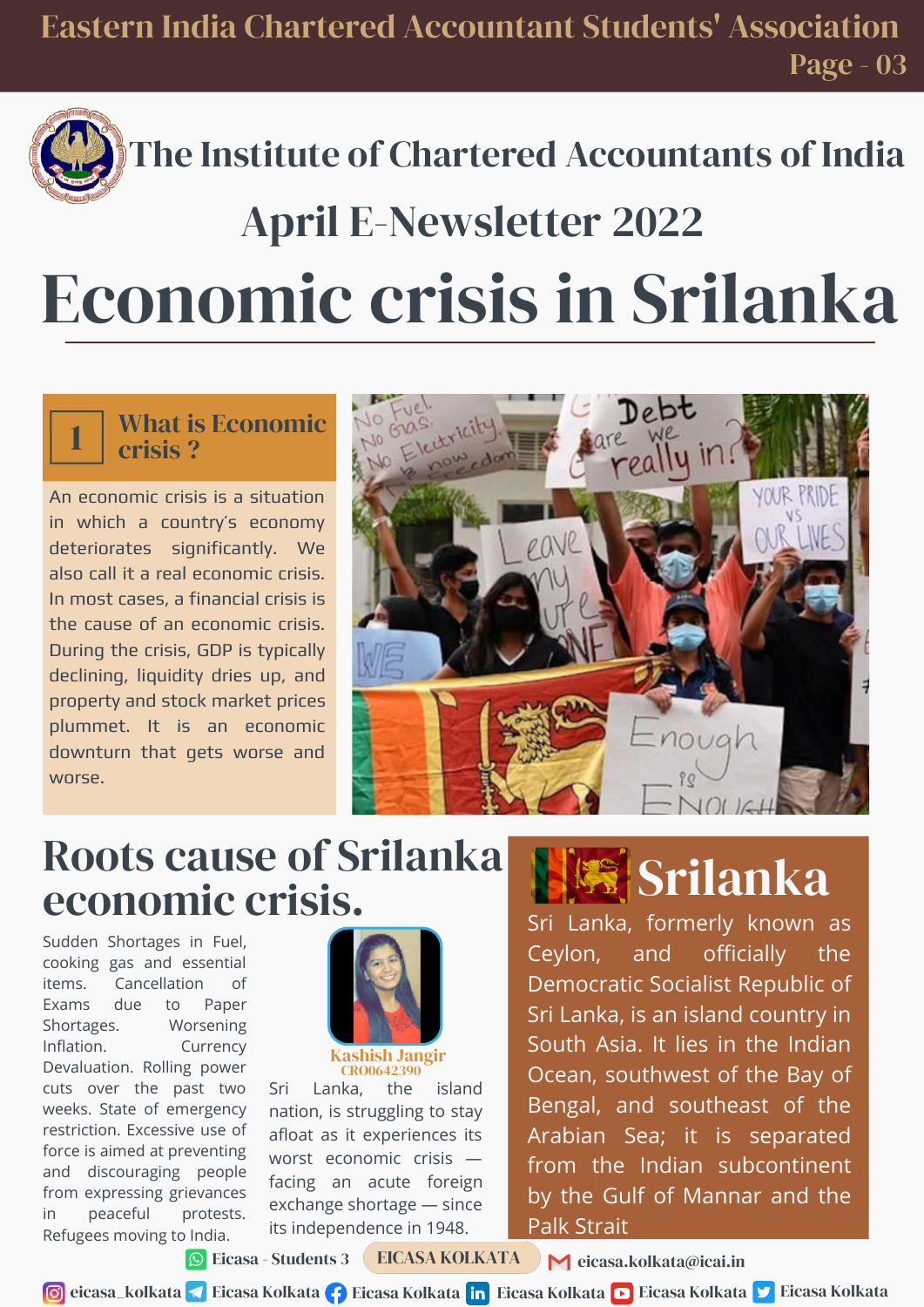### April E-Newsletter 2022

# Economic crisis in Srilanka

### So What's the Reason of economic crisis in Srilanka ?

Let's understand five major reasons responsible for the economic crisis in Srilanka .

1) DEBTS: Debts in billions due to years of accumulated borrowings. It has National Expenditure greater than National Borrowings and Imports exceeding exports. The country may not be able to put itself together unless it receives help. It has sought loans from the Asian Development Bank, India and China to survive the crisis.

2) SHORTAGE OF FOREIGN RESERVES: The alleged economic mismanagement of successive governments has depleted 70 per cent of Sri Lanka's foreign reserves with only \$2.31 billion left with debt repayment of over \$4 billion. Sri Lanka's high dependency on imports for essential items like sugar, pulses, medicines, paper and cereals adds fuel to the economic meltdown as the nation lacks foreign reserves to pay for its import bills.

3) THE PANDEMIC EFFECT: The nation's huge dependence on tourism and foreign remittances was sapped by the COVID-19 pandemic that set the pretext for the current crisis.

4) RUSSIA- UKRAINE WAR INDUCED INFLATION: The ongoing Russia-Ukraine war resulted in steep price inflation of crude oil, sunflower oil and wheat. •India had to step in by supplying 40,000 MT of diesel under a promised \$500 million line of credit.

5) AGRI SECTOR CRISIS: The government's decision to ban all chemical fertilizers last year to make agriculture 100 per cent organic severely hit the country's farm production, especially in rice and sugar production forcing the reversal of this decision. BONUS: GOVT's FAILURE IN ECONOMIC MISMANAGEMENT AND FAILED DECISIONS FOR THE COUNTRY.

Eicasa - Students 3 EICASA KOLKATA  $\bigwedge$  eicasa.kolkata@icai.in

**6** eicasa\_kolkata <mark></a></mark> Eicasa Kolkata  $\blacksquare$  Eicasa Kolkata  $\blacksquare$  Eicasa Eicasa Eicasa Kolkata Eicasa Kolkata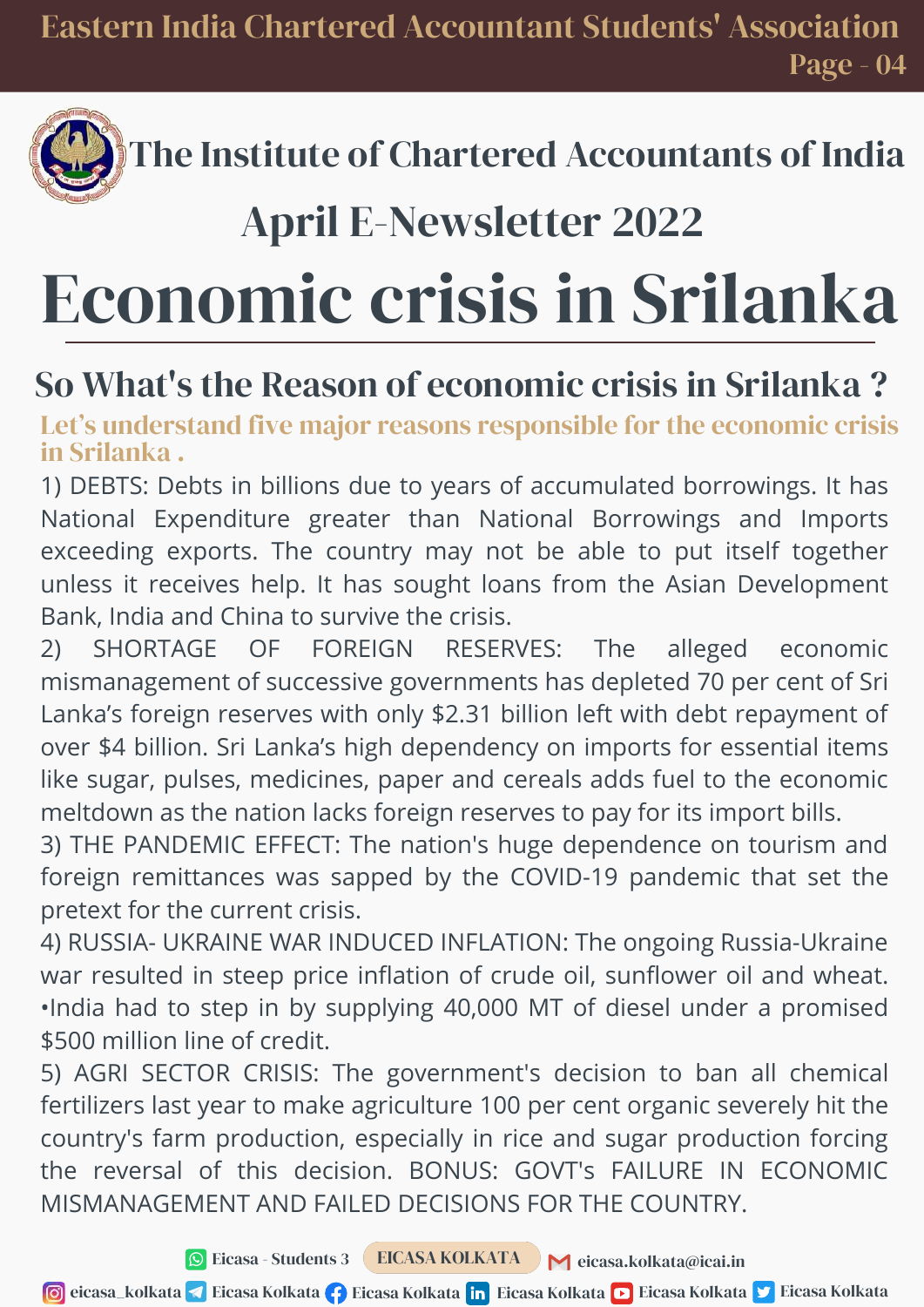## The Stereotypical Menstruation April E-Newsletter 2022

How often have you heard two girls whispering in hushed tones,

" Can you please check if there's a stain ?

" Too often ! From 'Auntie Flo' to 'time of the month', how many ways can you avoid saying the word " PERIOD " ?



Mayank Agarwal WRO0713989

Whether it's menstruation or menopause, talking about periods has alwaysssss been a taboo subject ! Whenever girls find blood stains (due to menstruation) in the underwears, instead of an explanation, they're directly told to use a pad. They're not explained what it is or why is this happening. For women & girls, menstruation is much more than just biological. It's another way of gender discrimination..

"Don't enter the temple." "Don't go to the kitchen." "Don't take water from the same water source." "Don't sleep on bed." These bizzare rules just reinforce one thing : " Women are impure, dirty, flawed and somehow of lesser human being on those 5 days." Does this makes sense anyway ? A big NO. This feeling of "dirty" further restricts the freedom of women to address about menstrual health. Women's Day ke din toh log bhar bhar ke hum log women's ke respect & help karne ki baat karte hain.. Also we take an oath to respect & help them 24/7 for 365 days .... Then, why not on the days of PERIODS ? Why do we treat womens as "UNTOUCHABLES" when they're on their periods ?



These superstitions & cultural taboos still persist at the cost of women's health. Why always women ? Most of the women feel shy to talk about all this ! They seek alternatives to deal with their periods, which is more harmful than social stigma attached with menstruation. In order to stop the PERIOD stigma and taboo, we need to raise awareness not only to women and girls, but to men and boys to join together as well.

of because menstruation is a health knowledge that every human being should For women yourself, you should know that there is nothing to be afraid of or ashamed be aware of. For men and boys, your roles are also to support women and girls in managing menstruation households, schools, communities etc in the name of a father, husband, brothers, colleagues, leaders, and policy makers to raise the voice of women on what they need during menstruation. Crux Every women and girls deserves menstrual dignity :)

Thank you! Mayank Agarwal

EICASA KOLKATA  $\bullet$  Eicasa - Students 3 EICASA KOLKATA  $\bullet$  eicasa.kolkata@icai.in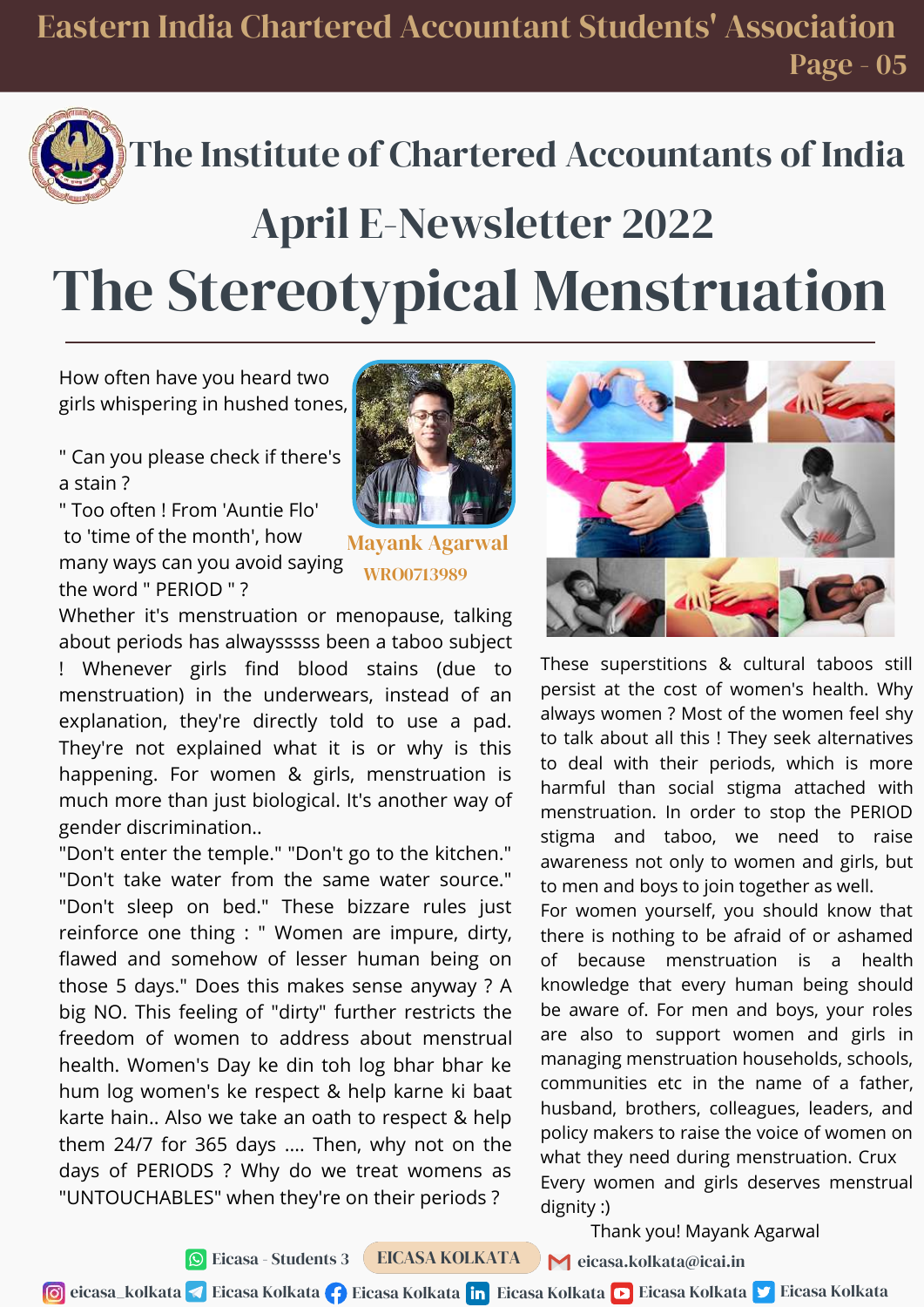

## The Institute of Chartered Accountants of India Groom Up April E-Newsletter 2022

### संवार दो...

 $\sqrt{2}$ 

मेरे शब्द बिखर रहे हैं मेरी उंगलियों से. इन्हे इक खूबसूरत सी कविता में ढाल दो, मैं एक अनगढ़ी सी गीत हूं.. मुझे अर्थ देकर संवार दो। मैं रुक सी गयी हूं इस मोड पर आकर, मुझे आगे बढने की कोई नई राह दो, मेरी धडकनों को अपना हृदय देकर, मेरी ख्वाहिशों को एक नई उडान दो... मेरे अस्तित्व को एक नई पहचान. मेरे होठों को एक नई मुस्कान दो, मेरी घुन्गरूओं की झंकार को, एक अनसुनी सी ताल दो... मैं एक अनगढ़ी सी गीत हूं, मुझे अर्थ देकर संवार दो... मुझे अर्थ देकर संवार दो।



Upasana Kashyap CRO0675988

EICASA KOLKATA  $\bullet$  Eicasa - Students 3 EICASA KOLKATA  $\bullet$  eicasa.kolkata@icai.in

 $\sim$ उपासना कशयप

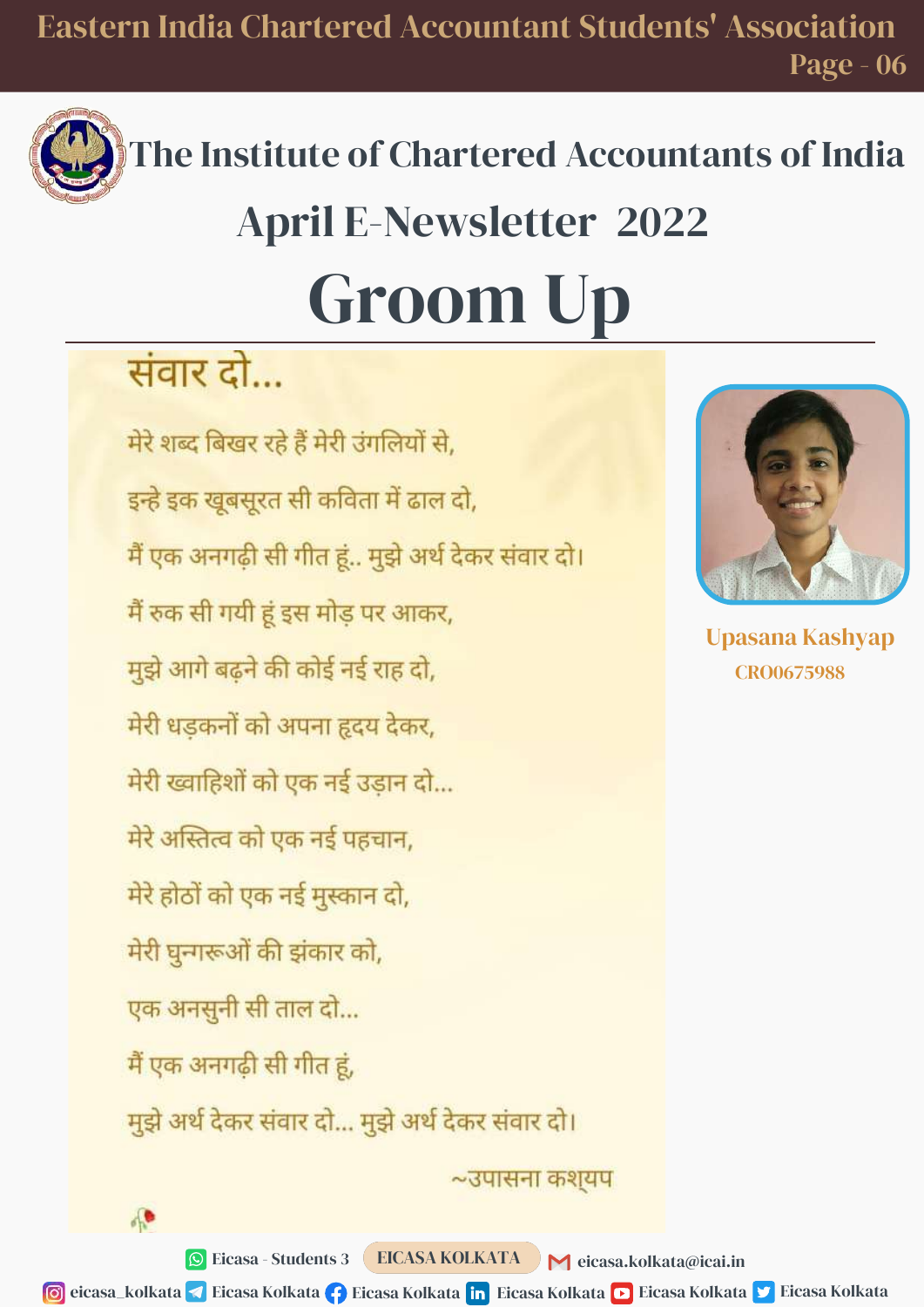## April E-Newsletter 2022

E-Newsletter Committe 2021-22

- Ms. Sweety Paul
- Mr. Koushal Burnwal
- Ms. Manisha Das
- Mr. Shreyhans Agarwal
- Mr. Ankit Das

Eicasa - Students 3 EICASA KOLKATA  $\bigwedge$  eicasa.kolkata@icai.in

**6** eicasa\_kolkata <mark></a</mark> Eicasa Kolkata <mark>(\*)</mark> Eicasa Kolkata <mark>Eicasa Kolkata Eicasa Kolkata Eicasa Kolkata Eicasa Kolkata</mark>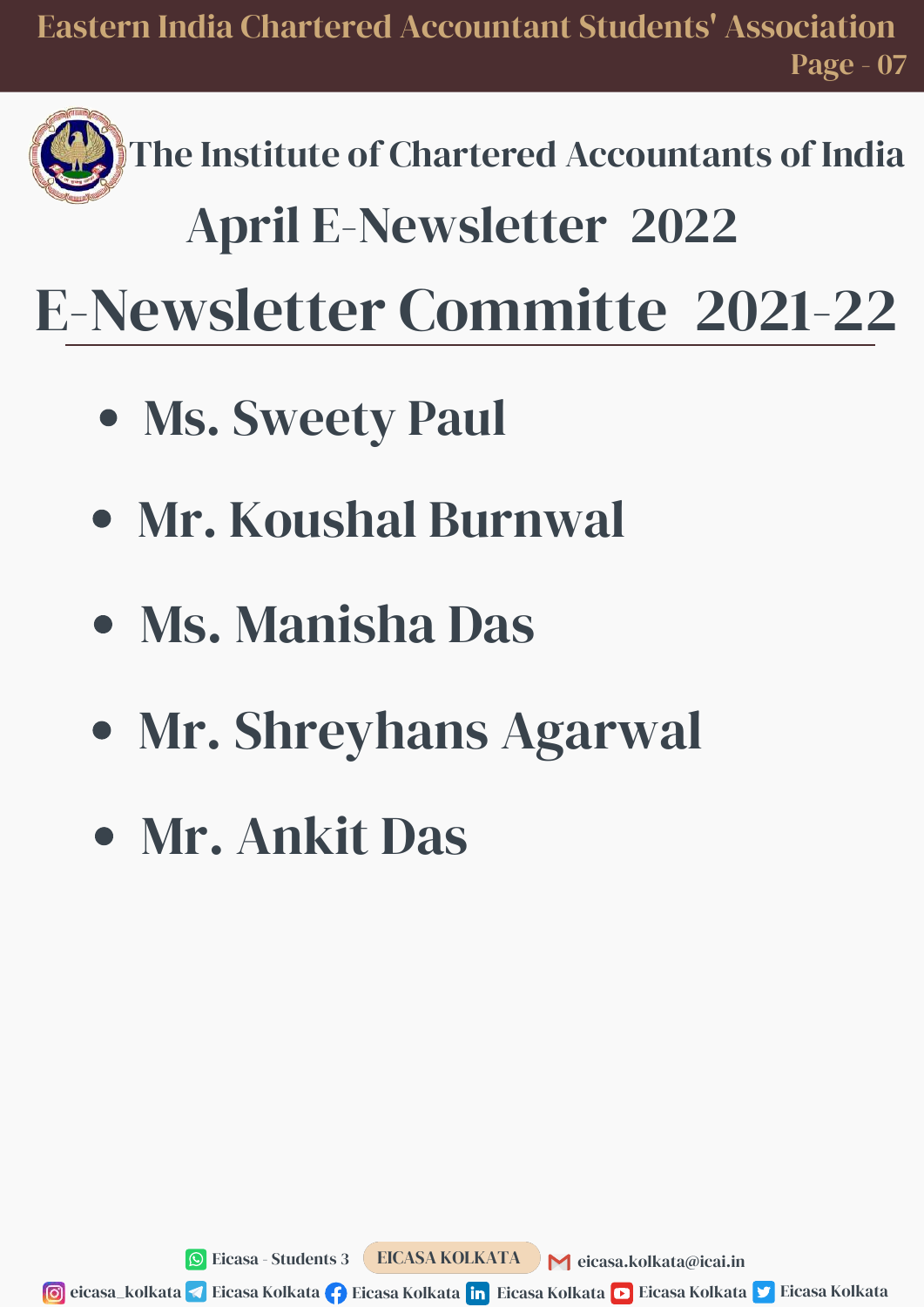Eastern India Chartered Accountant Students' Association Page - 08



The Institute of Chartered Accountants of India

## Eicasa Events April E-Newsletter 2022

### Eastern Premier league (EPL) 2022



Team Kolkata, Winner





## Outdoor Sports 2022







Fire Minister, West Bengal MLA Shri Sujit Bose







Eicasa - Students 3 EICASA KOLKATA  $\bigwedge$  eicasa.kolkata@icai.in

**6** eicasa\_kolkata <mark></a</mark> Eicasa Kolkata <mark>Eicasa Kolkata Eina Eicasa Kolkata Eicasa Kolkata Eicasa Kolkata Eicasa Kolkata</mark>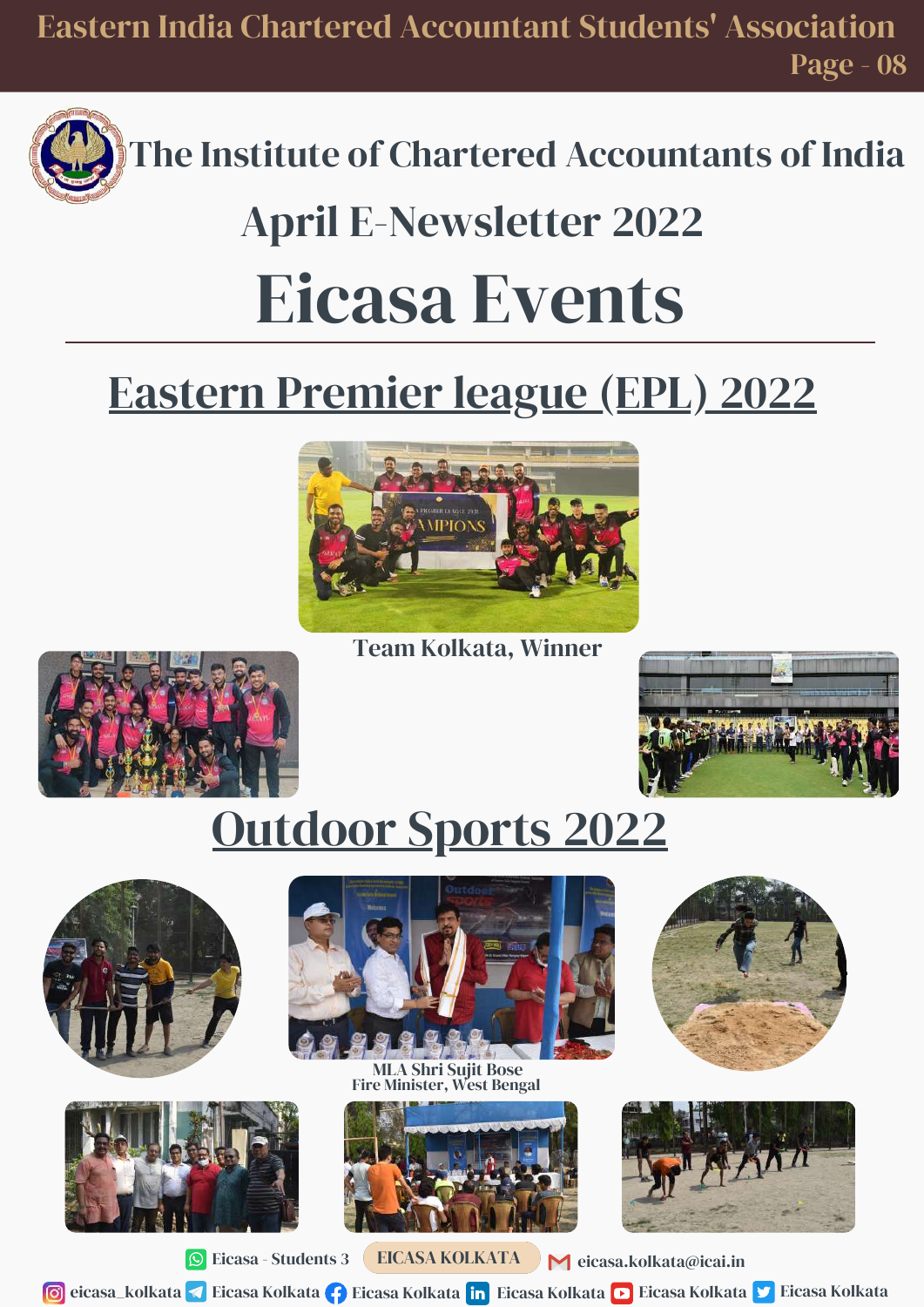

## Announcement April E-Newsletter 2022

|                                       | Launch of Civil Services Orientation & Mentorship Programme for CA Members and CA Students<br>aspiring to join Civil Services - (30-03-2022)                                                        |  |
|---------------------------------------|-----------------------------------------------------------------------------------------------------------------------------------------------------------------------------------------------------|--|
|                                       | Convocation 2021-22 - (14-12-2021) (Last updated on 28-03-2022)                                                                                                                                     |  |
|                                       | Convocation 2021-22 - Jaipur - (28-03-2022)                                                                                                                                                         |  |
|                                       | Convocation 2021-22 - Delhi - (28-03-2022)                                                                                                                                                          |  |
| Members and Students - (25-03-2022)   | Registration for Online Japanese Language Course w.e.f. 9th April, 2022 A1 Katsudoo Level for ICAI                                                                                                  |  |
|                                       | Re-opening of Online filling up of Examination Application Forms for Chartered Accountants<br>Examinations, May / June 2022. - (25-03-2022)                                                         |  |
| 5th & 6th March, 2022. - (25-03-2022) | Result of the online Examination of the Certificate Course on Forex and Treasury Management held on                                                                                                 |  |
|                                       | Extension of Last Date for Online Empanelment of Members to act as Observers for May/June 2022<br>Examinations up to 31st March 2022. - (23-03-2022)                                                |  |
| (Ind AS)' - (21-03-2022)              | Announcing launch of Module 2 of online Refresher Course - 'Deeper Insight into Financial Instruments                                                                                               |  |
| $(Ind AS)' - (16-03-2022)$            | Announcing launch of Module 1 of online Refresher Course - 'Deeper Insight into Financial Instruments                                                                                               |  |
|                                       | Re-schedulement of Foundation Course Examination, May 2022 - (15-03-2022)                                                                                                                           |  |
| $(14-03-2022)$                        | Notification for Online Assessment Test (AT) for Certificate Course on Fundamental Analysis and<br>Technical Analysis with Equity Research on 26th & 27th March 2022 at 10:00 AM -12:00 Noon IST. - |  |
| AM - 1:00 PM IST - (14-03-2022)       | 3rd online batch of Certificate course on Derivatives from 16th April 2022 to 19th June 2022 at 10:00                                                                                               |  |
|                                       | Convocation 2022 - Kanpur and Indore - (11-03-2022)                                                                                                                                                 |  |
| 24th April 2022 - (10-03-2022)        | Online Examination of the 'Certificate Course on Indian Accounting Standards (Ind AS)' to be held on                                                                                                |  |
|                                       | Consent for enrolment for Exclusive Blended Online Weekend Batch of Spanish language (level A1.1)<br>for ICAI Members and Students (60 hours), Last Date: 10th March, 2022 - (07-03-2022)           |  |
|                                       | Survey for seeking preference for learning foreign language through virtual mode from ICAI Members<br>and Students, Last Date: 15th April, 2022 - (07-03-2022)                                      |  |
|                                       | Clarification with regard to Chartered Accountants in Practice/Firms of Chartered Accountants<br>registering themselves on GeM (Government e- marketplace) Portal - (04-03-2022)                    |  |
|                                       | Live Coaching Classes (LCC Batch-5) commencing from 15th March 2022 for the Students of<br>Intermediate Course appearing in Nov 2022 exam - (04-03-2022)                                            |  |
|                                       | Convocation 2021-22 - Hyderabad - (03-03-2022)                                                                                                                                                      |  |

EICASA KOLKATA  $\bullet$  Eicasa - Students 3 EICASA KOLKATA  $\bullet$  eicasa.kolkata@icai.in

**6** eicasa\_kolkata <mark></a></mark> Eicasa Kolkata  $\blacksquare$  Eicasa Kolkata  $\blacksquare$  Eicasa Eicasa Eicasa Kolkata Eicasa Kolkata